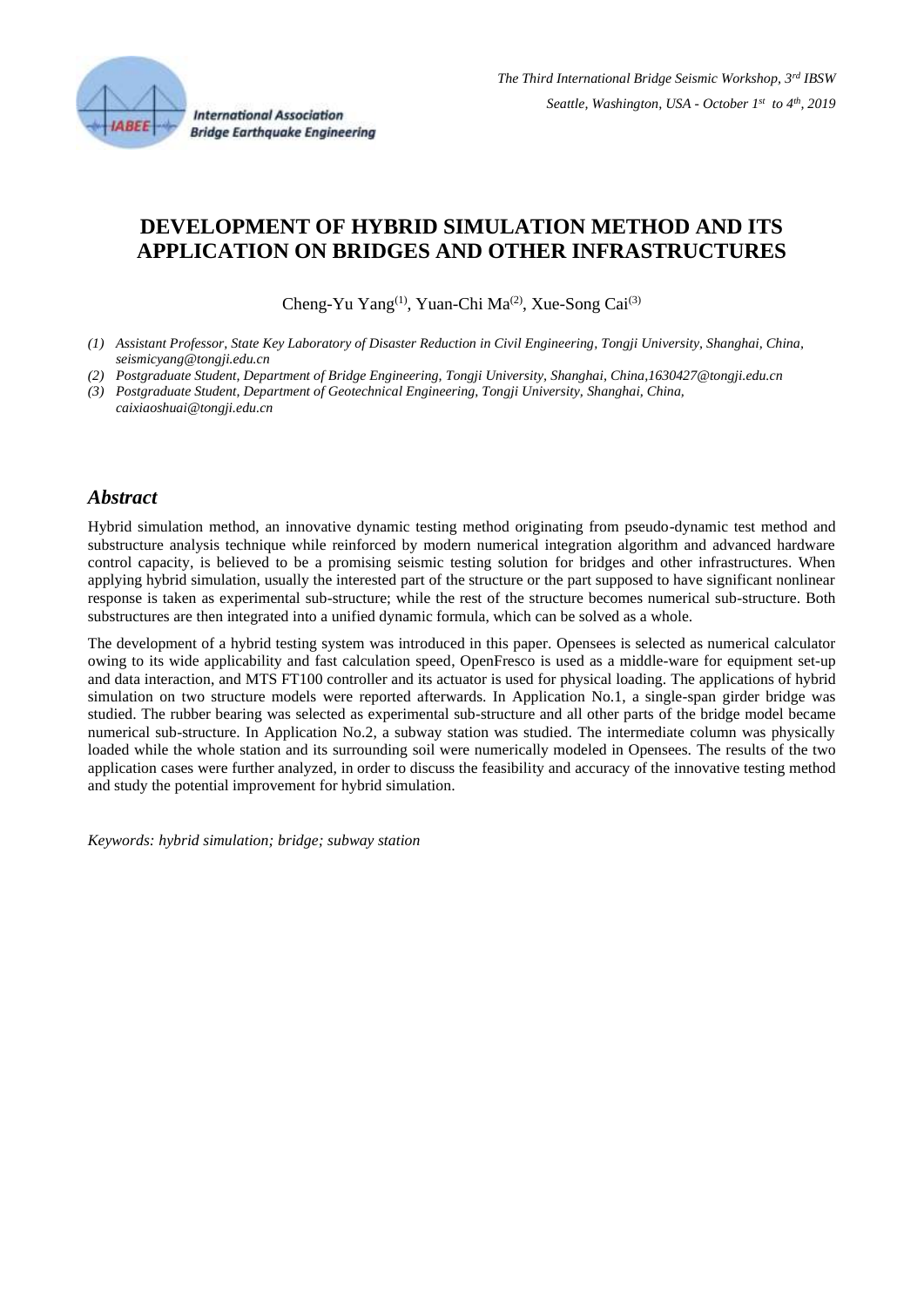### **1. Introduction**

Earthquake is one of the largest natural hazards which cause numerous life lost and infrastructure damage throughout the history of mankind. As a key component of the transportation system, the damage or collapse of bridge structure under earthquake attack will not only cause the casualty but cut off the road network which may lead to severe secondary loss. Therefore, the seismic performance of bridge structure is of great significance in terms of maintaining the completion and trafficability of city lifeline when earthquake attacks. Similarly, as an essential component of underground transportation system, subway station is designed to provide nonstop-function after both frequent and rare seismic events. Though it is generally believed that the seismic performance of underground structures is superior to superstructure since underground structures are surrounded and restricted by soil and rock, several severe damages of underground structure have been reported after recent huge earthquake attacks, especially the Daikai subway station during the Hyogoken-Nanbu earthquake in 1995[1, 2].

Usually the study of dynamic performance of bridges and other infrastructures subjected to seismic loading can be performed in 2 methods: numerical simulation and lab testing. Benefiting from knowledge construction and progress of computer technology during the past several decades, the application of numerical simulation, such as finite element analysis, on structural performance under dynamic loading has made significant progress in terms of accuracy and efficiency. Refined finite element modeling of target structure and precise simulation of assigned loading helps to obtain satisfying analysis results within acceptable calculation time, which leads to a wide acceptance of numerical simulation method in both academic and industry society. However, lab testing remains an indispensable tool and still plays an important role in seismic analysis research area nowadays. On one hand, the accuracy of numerical simulation highly relies on the accuracy of some key hypotheses, e.g., the constitutive formula of materials (especially concrete), the restoring force model of structural components (especially when structure's behavior closes to or enters nonlinear phase) as well as the collapse mechanism of structures. These hypotheses are usually brought forward by different scholars with different formula and empirical factors, which need comprehensive proof from large quantities of experimental study. On the other hand, with more and more advanced and large-scale testing facilities being developed in this research area, such as NEES[3] facilities developed by NSF of USA and the Multi-functional Shaking Tables Lab of Tongji University in China, the researchers can create a testing environment that is much closer to the real-world condition than several decades ago, which results in a better prediction of real structure response and makes the results of lab testing more creditable and reliable in the academic world. Quasi-static, shaking-table and pseudodynamic are the three most commonly used lab testing methods for research on dynamic performance of structures subjected to earthquake loading[4].

Hybrid simulation method, an innovative dynamic testing method originating from pseudo-dynamic testing method[5] and substructure analysis technique while reinforced by modern numerical integration algorithm and advanced hardware control capacity, is believed to be a promising seismic testing solution with better effect but lower cost compared with conventional seismic testing methods. When applying hybrid simulation, the target structure is divided into 2 parts: the physical sub-structure for testing and the numerical sub-structure for simulation (see Fig.1). Usually the interested part of the structure or the part supposed to have significant nonlinear response is taken as physical sub-structure; while the rest of the structure becomes numerical sub-structure. Both substructures are then integrated into a unified dynamic formula, which can be solved as a whole. As a newly developed testing method, many scholars have been putting efforts in its development and improvement, including the construction of the control scheme, the development of dedicated integration methods and compensation methods for time delay and error[6-10].

A hybrid simulation testing system was recently developed at the Multi-Functional Shaking Tables Lab of Tongji University and introduced in this paper. The applications of hybrid simulation on two infrastructure models were reported afterwards. In Application No.1, a single-span girder bridge was studied. The rubber bearing was selected as experimental sub-structure and all other parts of the bridge model became numerical sub-structure. In Application No.2, a subway station was studied. The intermediate column was physically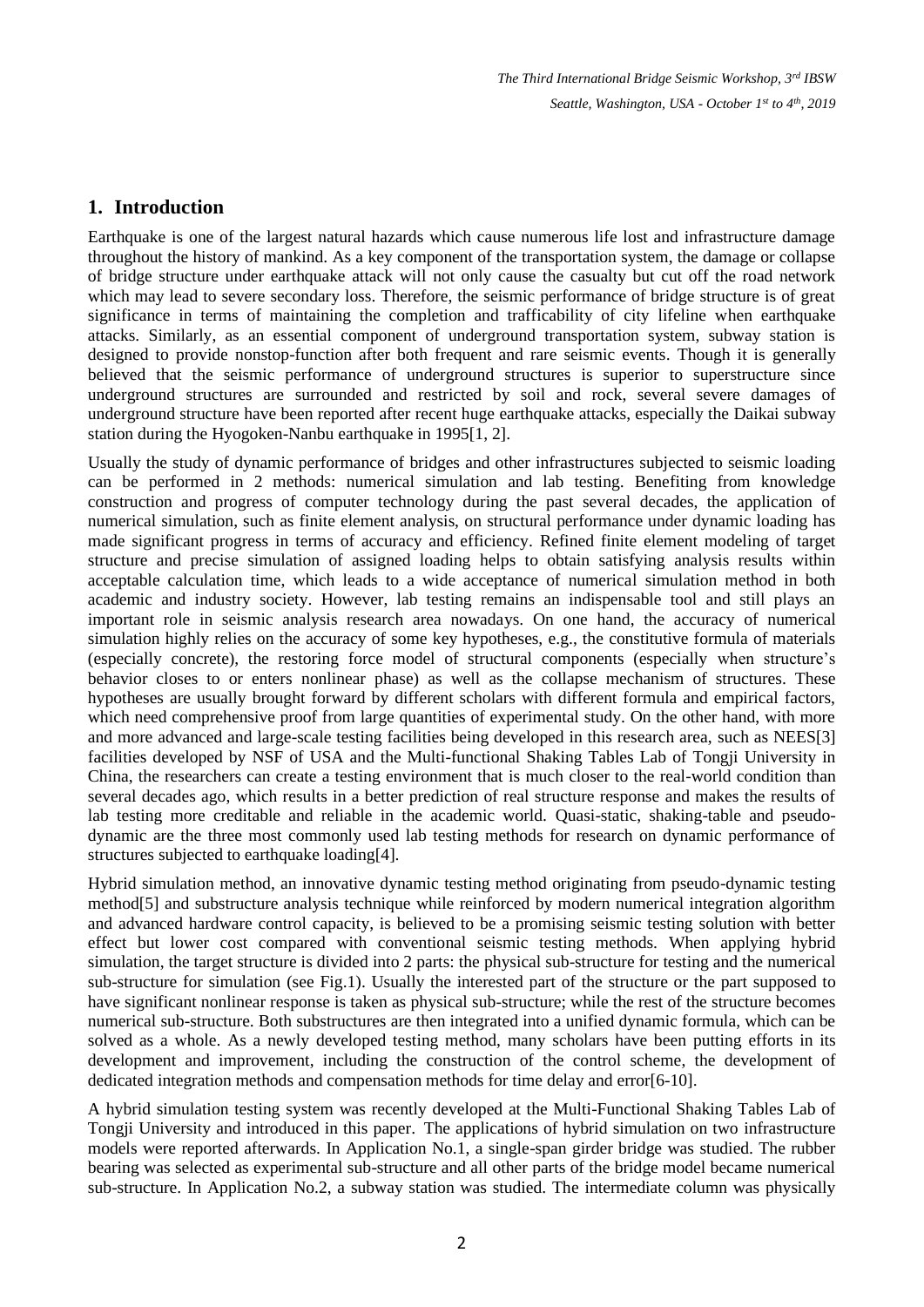loaded while the whole station and its surrounding soil were numerically modeled. Part of the testing results was presented in this paper and the discussion on the feasibility of this newly-developed testing method was also provided.



Fig. 1 – Concept of hybrid simulation

#### **2. Framework of hybrid simulation testing system**

A testing system based on OpenSees-OpenFresco-MTS controller was constructed for hybrid simulation. In this system, OpenSees is used for numerical calculation, OpenFresco is used for data interaction, and MTS actuator driven by its controller is used for physical loading. The framework can be seen in Fig.2.



Fig. 2 – Framework of hybrid simulation testing system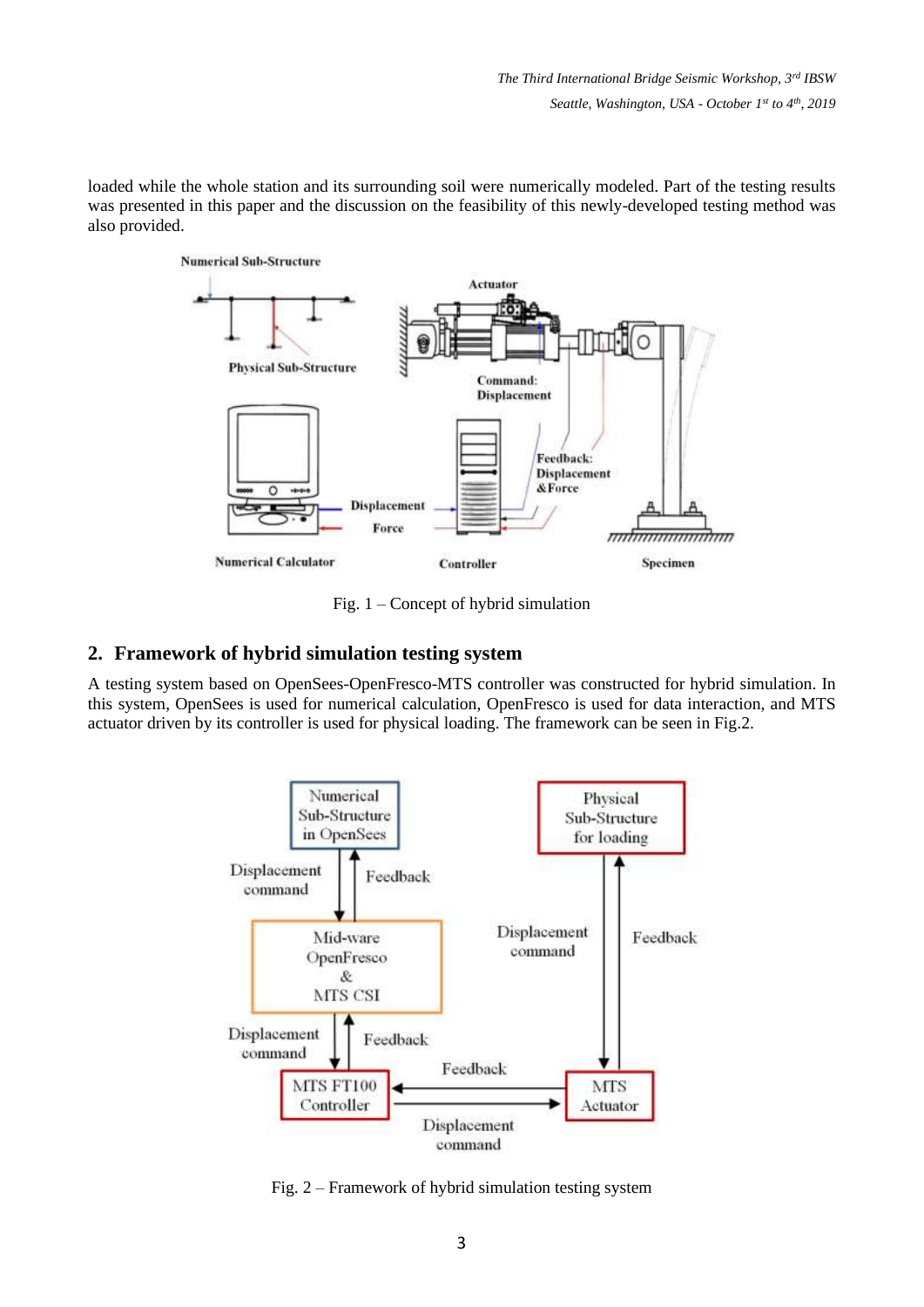OpenSees (Open System for Earthquake Engineering Simulation), as a well-known structural dynamic analysis software for numerical simulation of response of structural and geotechnical systems under seismic loading, is selected as the computational driver for hybrid simulation. OpenFresco (the Open-source Framework for Experimental Setup and Control) [11] is a middleware software package for performing hybrid simulations involving numerical models, test specimens, experimental setups and loading conditions. It can be the communicate bridge between a variety of finite element analysis software and a variety of testing equipment, and it can be also used for data interaction and control for physical substructure and numerical substructure. With MTS CSI, the interface software developed by MTS, OpenFresco can set the link between OpenSees with MTS controller, which works as data exchange channel from numerical substructure to physical sub-structure.

The hardware for a fundamental hybrid simulation testing system includes: 1 PC, 1 MTS FT100 controller, 1 MTS actuator and connection cables, as shown in Fig.3. OpenSees, OpenFresco, MTS CSI and MTS station manager (operation software for FT100 controller) are all installed and running in the same PC. The 1<sup>st</sup> step of target displacement calculated by OpenSees is transmitted through OpenFresco/MTS CSI to FT100 controller by RJ45 Ethernet cable. The command is then AD/DA transformed in FT100 and becomes electrical signal set to MTS actuator by BNC cables. After the loading action, the feedback of  $1<sup>st</sup>$  step, namely measured displacement and restoring force, is then returned to OpenSees along the inverse routine. With the feedback joining in the dynamic formula, OpenSees will calculate the target displacement for the 2<sup>nd</sup> step; hence form the close-loop for hybrid simulation.



Fig. 3 – Hardware for a hybrid simulation testing system

#### **3. Application on a girder bridge model**

A single-span girder bridge was conducted as the prototype model, as shown in Fig.4. The girder was 7.95m long, which was supported by 4 rubber bearings on the top of double-column piers on each end. The total weight of the prototype model was about 35.2tons. When applying hybrid simulation, the rubber bearing was taken as physical sub-structure, and the rest parts of the bridge model became numerical sub-structure. The seismic loading on bearing was applied by one MTS 244.41 50ton actuator driven by MTS controller, as shown in Fig.5.

The record from Loma Prieta Gilroy #4 Array, with 50% and 10% chance of exceedance in 50 years (peak acceleration of 85gal and 225 gal, respectively), are used as input ground motion for the test. The raw acceleration time-history and frequency information can be found in Fig.6. The earthquake loading is only applied on lateral direction of the specimen, no longitudinal or vertical D.O.F. is considered in this test.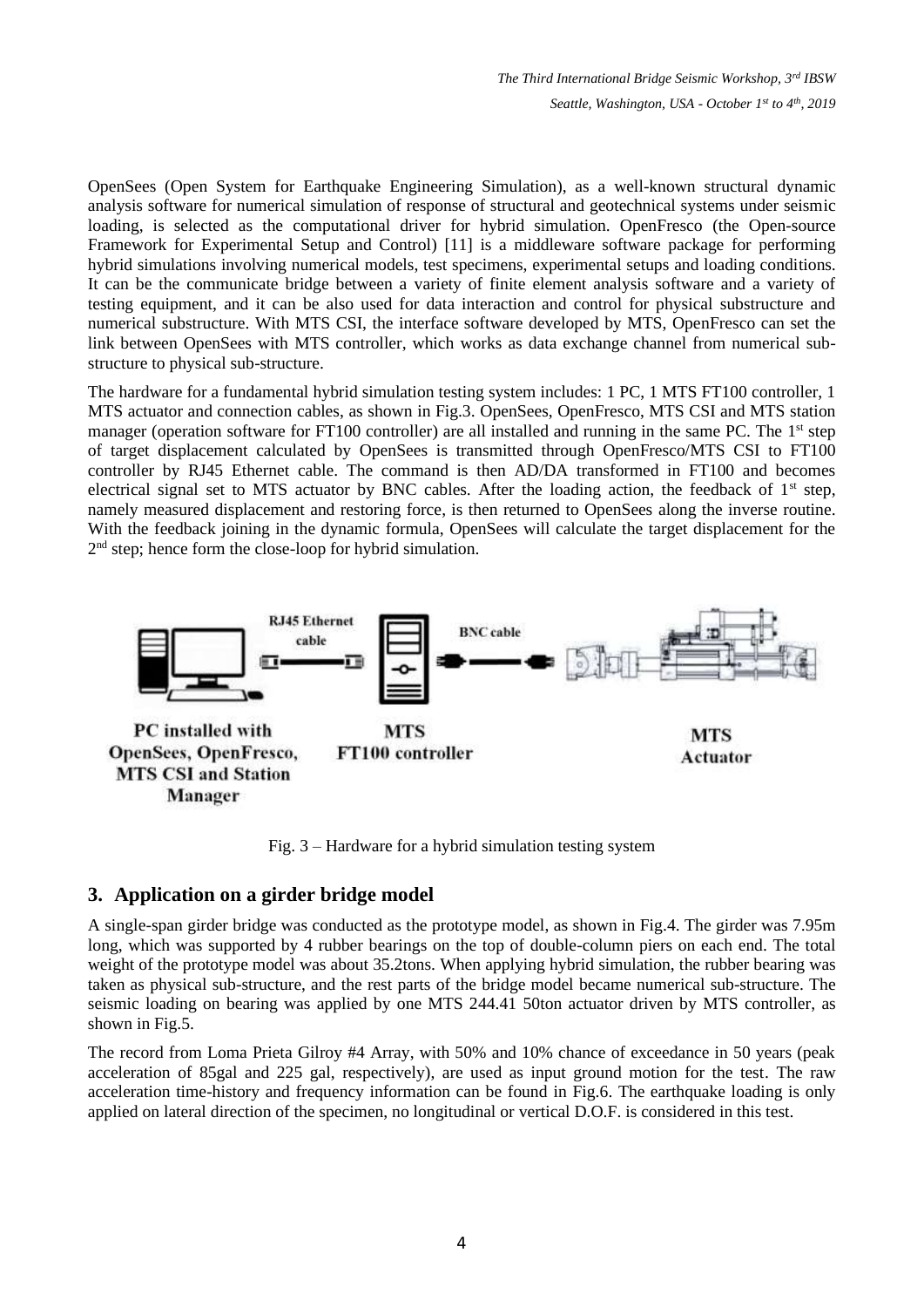

Fig. 4 – Prototype for application case No.1: girder bridge



(a) Numerical sub-structure in OpenSees



(b) Physical sub-structure in lab Fig. 5 – Testing setup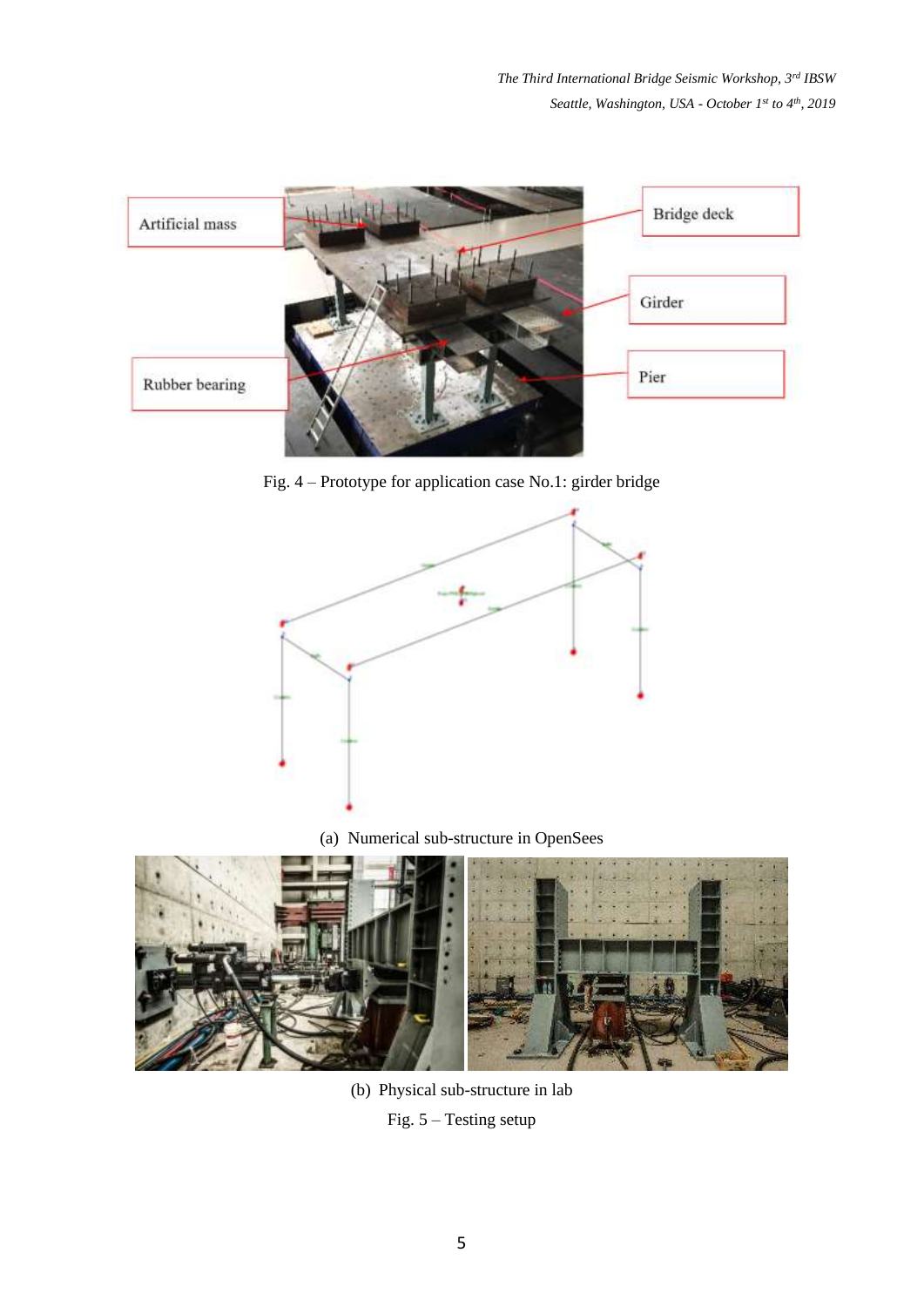

Fig. 6 –Input ground motion

As a preliminary application of hybrid simulation on large scale structure model, the main purpose for the test is to check the feasibility of the proposed testing method. Key data related to the command and the feedback of the system was recorded (as shown in Fig.7), including: computed displacement by OpenSees (as target), applied displacement by controller (as command) and measured displacement/force from the actuator (as feedback).



Fig. 7 –Shear displacement on bearing: Target, Command, Feedback and Error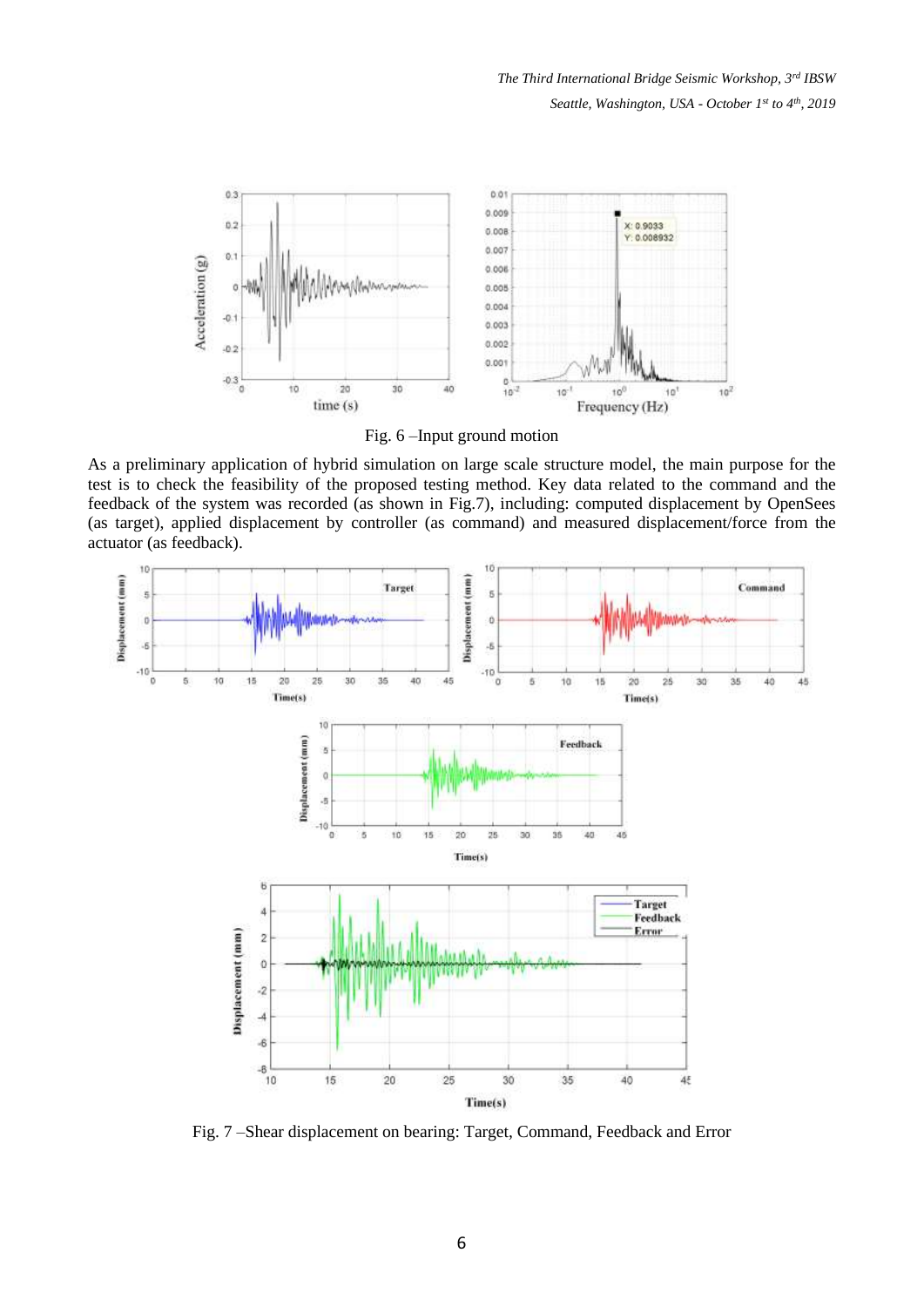From Fig.7, one may find that in this hybrid simulation application case, the calculated commands from numerical sub-structure were physically applied on the physical sub-structure with very small error, as the "Target", the "Command" and the "Feedback" displacements matched reasonably well. The maximum error between the "Target" and the "Feedback" is less than 0.8mm, and the correlation coefficient between the two time-histories is 0.9961, which showing a high consistency.

## **4. Application on a subway station model**

A typical rectangular subway station was studied in this application. An intermediate column (truncated at middle as inflection point) in the subway station was adopted as physical sub-structure, while the remainder of the subway station and the soil surrounding it was simulated in OpenSees as numerical sub-structure. The dimensions of the soil domain modeled in this case were 200 m long and 70 m deep. The rectangular subway station section was 17 m  $\times$  7.2 m, and the station was embedded 4.8m deep below ground surface. Detailed dimension can be found in Fig.8.



Fig. 8 –Cross section of soil domain (unit in m) and cross section of station (unit in mm)



Fig. 9 – Testing setup

A novel steel specimen was used for the physical loading. A special design was adopted for the bottom part of the steel specimen. Four screws were installed to connect steel column specimen and bottom base. The bending stiffness of steel column specimen could be changed by replacing the screws at the column foot.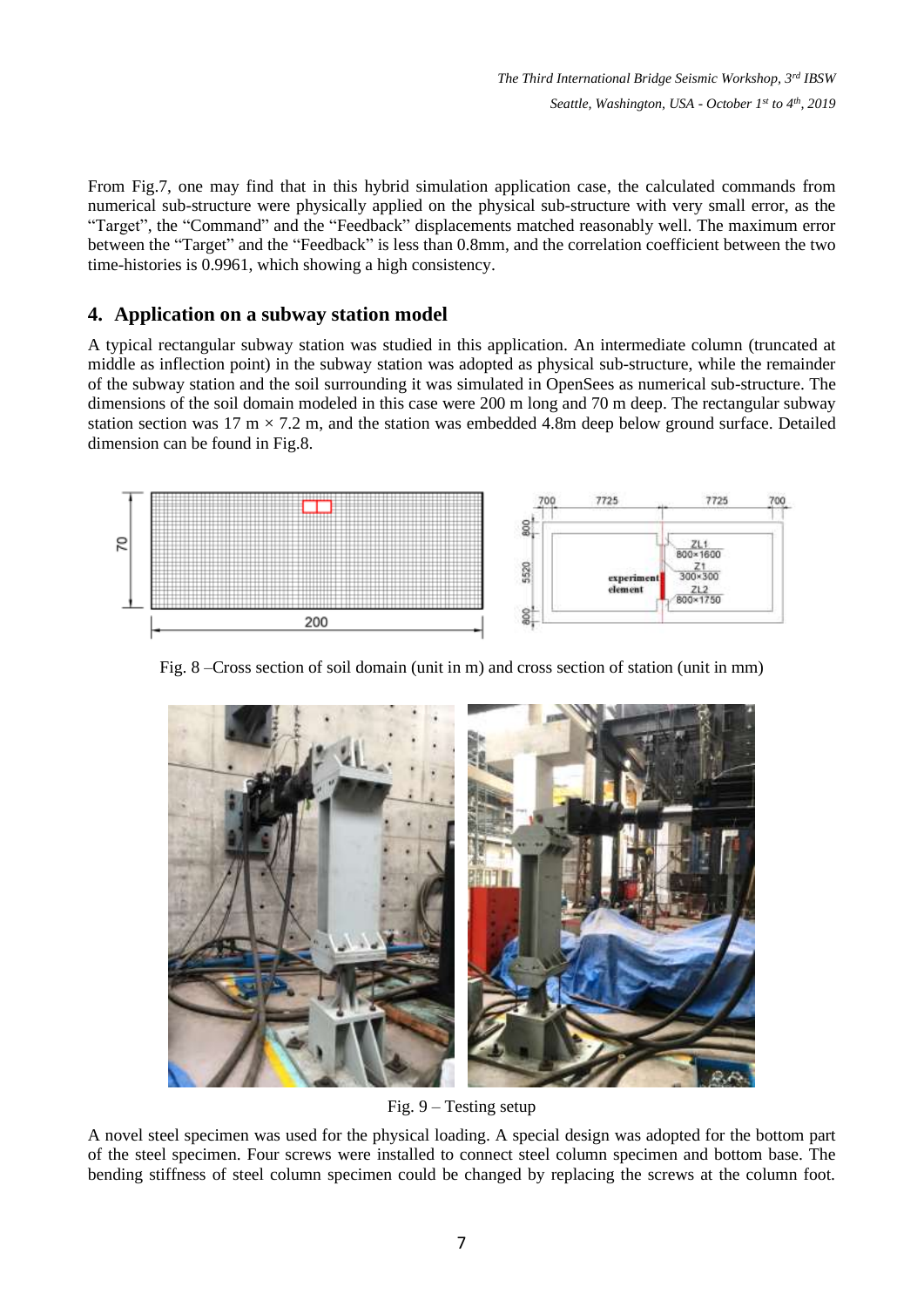There are 2 benefits of this specific design: firstly, the bending stiffness could be specified according to the real intermediate column in the subway station. Secondly, since the bending stiffness of the column itself was much larger than that of the screws, the failure mode would be the bucking failure of screws without destroying the upper column. As a preliminary study on hybrid simulation for large scale structure model, this special design helps to allow frequent testing failure due to non-convergence or data transmission error during the initial stage of such research work, as the experimental specimen could be easily repeated by just replacing screws.

The Shanghai artificial wave is used as input ground motion for the test. The raw acceleration time-history and frequency information can be found in Fig.10. The earthquake loading is only applied on longitudinal direction of the specimen, no transversal or vertical D.O.F. is considered in this test.



Fig. 11 –Horizontal displacement and shearing force: Pure FEA vs. hybrid simulation

The horizontal displacement and shearing force at the middle of intermediate column (i.e. the top of physical sub-structure) subjected to Shanghai artificial wave (PGA=0.12g) can be found in Fig.11. In order to study the feasibility and the accuracy of hybrid simulation method, the horizontal displacement and the shear force collected from a pure finite element analysis were also plotted in the same figure. One may find that the finite element analysis results matched well with the hybrid simulation results under earthquake excitation. Thus, the feasibility and accuracy of the proposed hybrid simulation testing method could be verified. The comparison suggested a good agreement, which indicated the developed hybrid simulation testing system based on OpenSees, OpenFresco and MTS controller performed well in the application on subway station analysis.